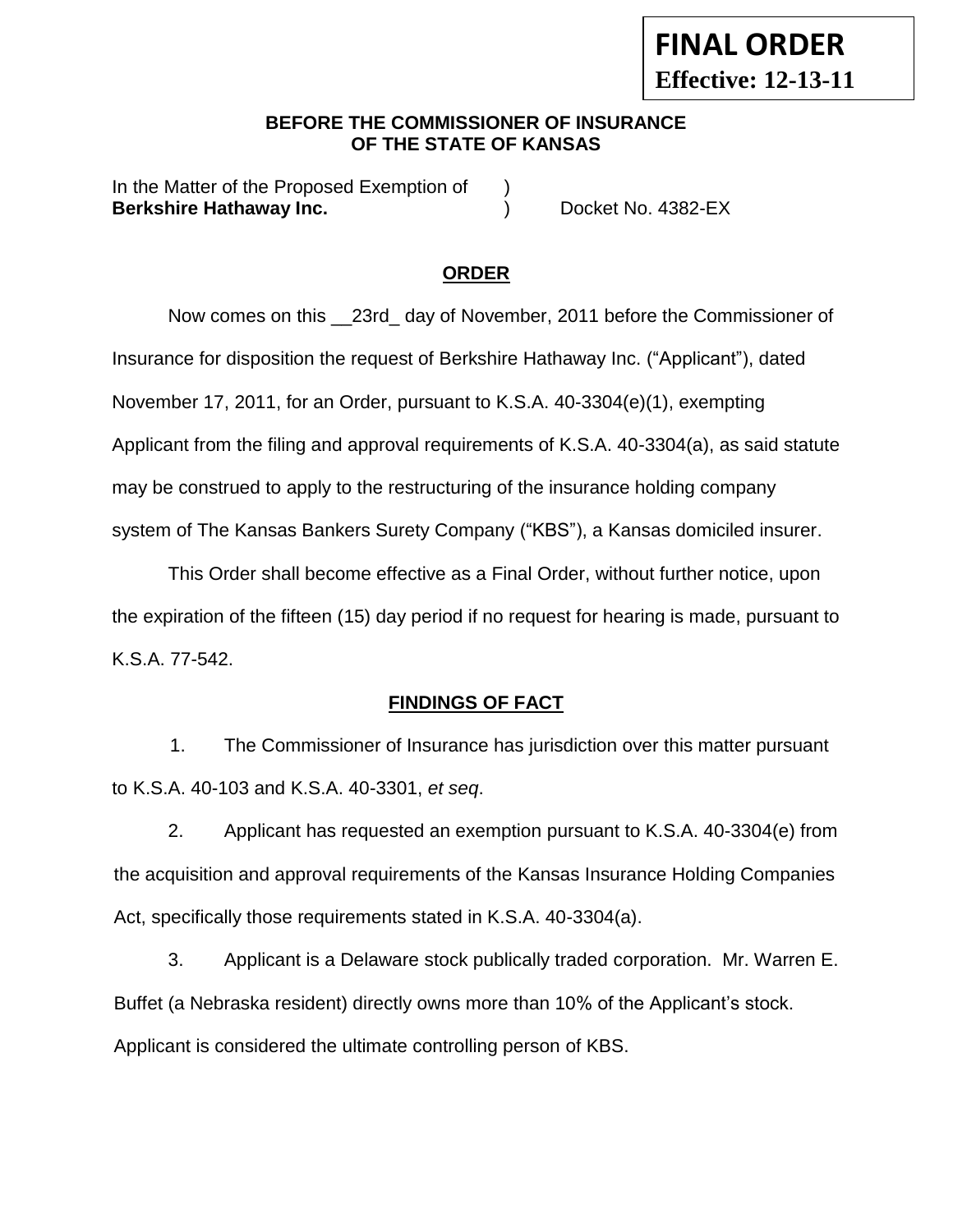4. KBS is currently directly owned by Wesco-Financial Insurance Company

("Wesco"), a Nebraska domiciled insurance company.

5. Below is the abbreviated organizational chart of the Applicant showing the

current direct and **indirect** ownership of KBS.

Berkshire Hathaway Inc. (Applicant) OBH LLC **(indirect)** BCS Holdings, LLC **(indirect)** Wesco Financial, LLC **(indirect)** Wesco Holdings Midwest, Inc. **(indirect)** Wesco-Financial Insurance Company (**direct**) The Kansas Bankers Surety Company

6. In an effort to "simplify the organizational chart" of the Applicant, they

propose "through a series of corporate transactions" to remove all the **indirect** owner

entities of KBS (as noted in 5 above), thus making Wesco-Financial Insurance

Company a direct wholly owned subsidiary of the Applicant. Therefore, subsequent to

these "corporate transactions", the abbreviated organizational chart will appear as

follows:

### Berkshire Hathaway Inc. (Applicant) Wesco-Financial Insurance Company (**direct**) The Kansas Bankers Surety Company

7. The proposed restructuring will have no operational effect on KBS as both

the immediate parent and the ultimate controlling person will remain unchanged.

Additionally, the officers and directors of KBS will remain unchanged.

# **CONCLUSIONS OF LAW**

8. K.S.A. 40-3304(a) provides, in part, as follows:

(a) No person other than the issuer shall…enter into any agreement to exchange securities or, seek to acquire, or acquire, in the open market or otherwise, any voting security of a domestic insurer if,… at the time… any such agreement is entered into, … such person has filed with the commissioner of insurance and has sent to such insurer, a statement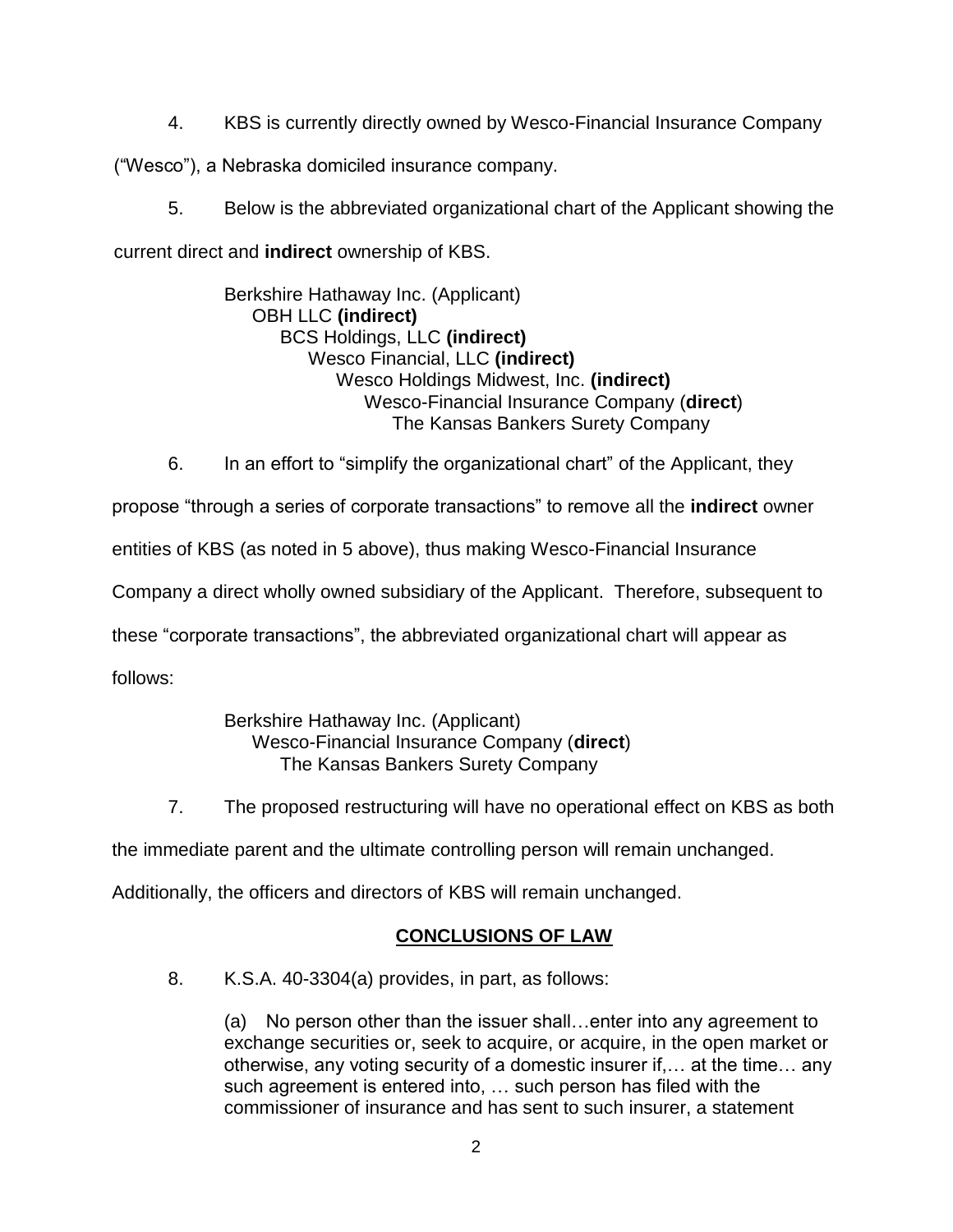containing the information required by this section and such… agreement… has been approved by the commissioner of insurance in the manner hereinafter prescribed.

- 9. K.S.A. 40-3304(e) provides:
	- (e) The provisions of this section shall not apply to:

Any offer, request, invitation, agreement or acquisition which the commissioner of insurance by order shall exempt therefrom as: (1) Not having been made or entered into for the purpose and not having the *effect of changing or influencing the control of a domestic insurer;…*

10. Based upon the information enumerated in the Findings of Fact contained

in paragraphs #1 through #7 above, and the representations made on behalf of

Berkshire Hathaway Inc., the restructuring of the holding company system is not made

for the purpose of, and will not have the effect of, changing or influencing the control of

Kansas Bankers Surety Company, a Kansas domestic insurer.

#### **IT IS THEREFORE, BY THE COMMISSIONER OF INSURANCE, ORDERED THAT:**

1. Berkshire Hathaway Inc. shall be exempt from the application of the formal filing and approval requirements of K.S.A 40-3304(a) as it may be deemed to apply to the change of the ownership of Kansas Bankers Surety Company provided the reorganization is effected by or before January 1, 2012.

2. Berkshire Hathaway Inc. shall comply with all of the provisions and requirements of K.S.A. 40-3301, *et seq*., in the future.

3. The Commissioner of Insurance retains jurisdiction over this matter to issue any and all further Orders deemed appropriate or to take such further action as necessary to dispose of this matter.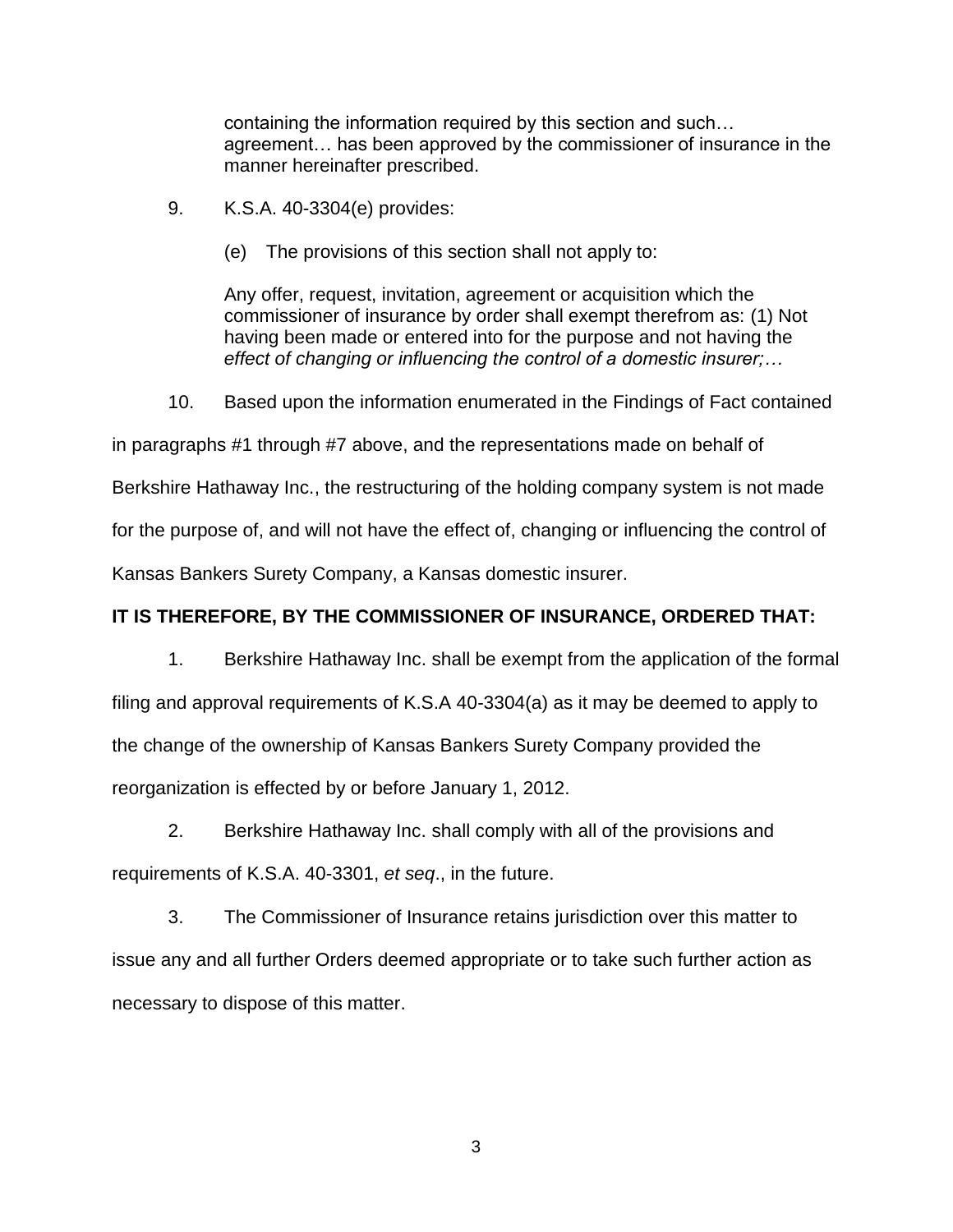#### **NOTICE OF RIGHTS**

Berkshire Hathaway Inc. is entitled to a hearing pursuant to K.S.A. 77-537, the Kansas Administrative Procedure Act. If Berkshire Hathaway Inc. desires a hearing, it must file a written request for a hearing with:

Zachary J.C. Anshutz, General Counsel Kansas Insurance Department 420 S.W.  $9<sup>th</sup>$  Street Topeka, Kansas 66612

This request must be filed within fifteen (15) days from the date of service of this Order. If Applicant requests a hearing, the Kansas Insurance Department will notify them of the time and place of the hearing and information on the procedures, right of representation, and other rights of parties relating to the conduct of the hearing, before commencement of same.

If a hearing is not requested in the time and manner stated above, this Order shall become effective as a Final Order upon the expiration of time for requesting a hearing, pursuant to K.S.A. 77-613. In the event Applicant files a petition for judicial review, pursuant to K.S.A. 77-613(e), the agency officer to be served on behalf of the Kansas Insurance Department is:

Zachary J.C. Anshutz, General Counsel Kansas Insurance Department 420 S.W.  $9<sup>th</sup>$  Street Topeka, Kansas 66612